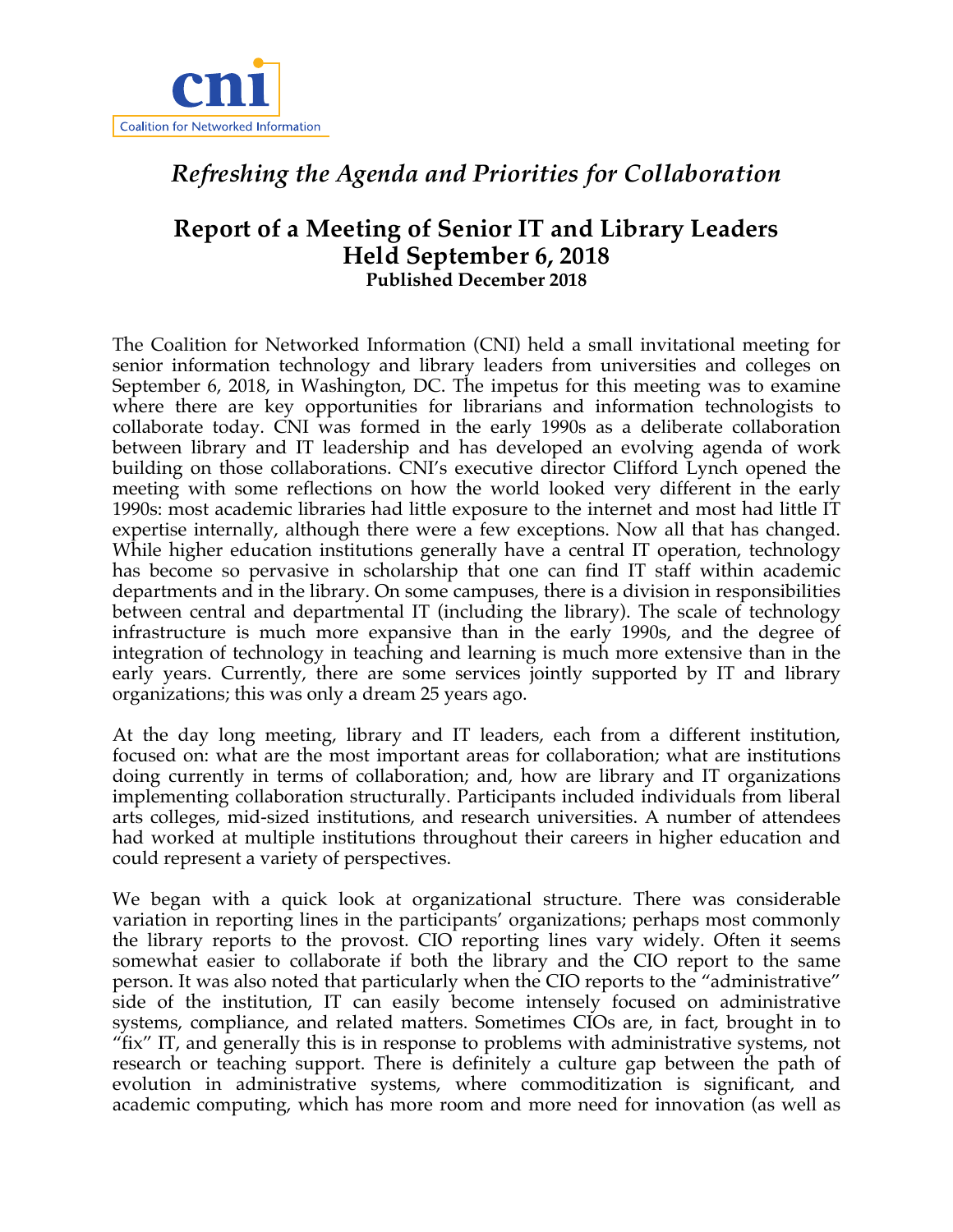lots of commercial and commodity products). Some CIOs, who may have been hired in from outside the academy and with a primary mandate to deal with administrativesystems related issues, may have difficulty engaging the needs of research support and the collaborations necessary to meet these needs.

Three themes provided the framework for discussion and resulted in some clear areas of mutual interest and opportunity between the representatives of academic libraries and information technology units. The themes were: the research enterprise, teaching and learning, and enterprise-wide concerns. A summary of each topic's discussion is provided here.

## **The Research Enterprise**

A now decades-long move to IT-enabled scholarly work continues to have an impact on library and IT organizations, particularly in terms of how the products of research and scholarship are communicated, provisioned, and preserved. In each of these areas, both information technology organizations and libraries are struggling with some major challenges. As federal and private funding organizations have implemented various new mandates related to research outcomes such as publications and data, the chief research officer (CRO) must now be be a key partner for both IT and library leadership, and there is a need for much closer collaborations among all three institutional units. This emerged as a central finding of the research discussion: many higher education institutions are forming three-way partnerships among the information technology unit, the library, and the research office to coordinate and collaborate on developing policies, practices, and infrastructure related to research support and management of research outcomes, particularly data. It was noted that because chief research officers are often drawn from faculty ranks (the area is not "professionalized" in the same sense that libraries and IT are) it's important for library and IT leadership to proactively reach out to new incumbents in the CRO role, as they may not come to the position with a clear understanding of the depth and scope of the necessary collaboration.

There is a very strong desire to engage with faculty across the entire research life cycle, from grant preparation to ultimately meeting mandates for public access to research outcomes. This is very challenging and requires libraries, IT and the office of research to work as a team to provide integrated services to faculty and graduate students. This is a massive and centrally important shift from the nature of the library-IT collaborations that had their roots in the 1990s and the early 2000s.

Meeting participants identified data science as a locus of building strength in inter-unit relationships because it crosses so many boundaries, including teaching. It is currently a very dynamic and confusing time for data science: institutions are struggling to situate it within their academic programs and departments, and there are many complex interests and choices here. At the same time, there's also a very active need for data science as a body of skills and services that students and faculty need to obtain access to (there's some similarity with statistics, historically, or geographic information systems). All recognized that coordination in this area is important and some libraries see this as the future of the literacies that they focus on in their instruction programs. Data science will also likely impact the future of scholarly publishing.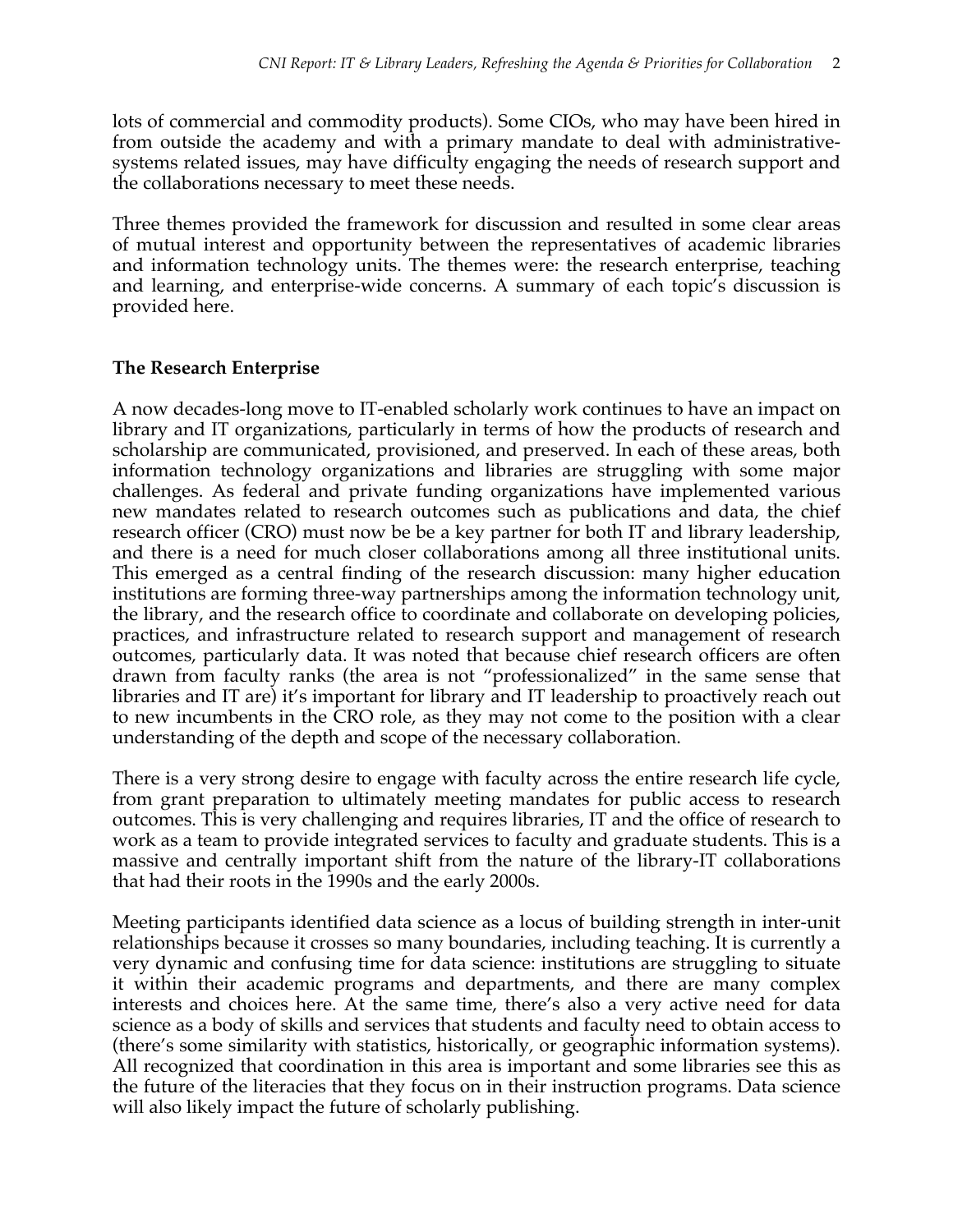Data science is a leading driver of a broader demand for a wide range of skills and knowledge that includes familiarity with various software, good coding and software management practices (software carpentry), knowledge of intellectual property and funder mandate issues, the process of publishing scholarly work, matters dealing with human subjects, and other areas. Faculty often expect graduate students (and sometimes undergraduates) to have these skills, but don't want to explicitly teach them; IT, research administration, and the library often collaborate to teach various kinds of (usually non-credit) courses in these areas. Several participants also mentioned offering students externally developed tutorials, sometimes licensed (e.g. Lynda.com) and sometimes open access materials. This is seen as a very strategic role in that it not only supports the academic and research enterprise directly, but also provides an opportunity to help shape the practices of the next generation of scholars.

Participants had a lively discussion about appropriate and helpful involvement by faculty in decisions about provisioning infrastructure, and the role that faculty should play in the design or selection processes for services, tools, and technology support. There was some dialog about how to engage faculty without the faculty actually building systems either independently or in partnership with IT and libraries. A key issue is developing trust by faculty in the decisions made and infrastructure built by IT and libraries. It can take decades to build such trust with the faculty. As a case in point, there has been an ongoing debate about how to move from the model of faculty independently acquiring servers with grant funds, installing them in frequently problematic spaces (power, air conditioning, physical security, etc), and running them with graduate students serving as part-time system administrators, to, instead, various forms of centralized, professionally configured and managed "condo" arrangements, server pooling and sharing, or even cloud-based services. Some participants argued that if you don't want faculty to continue running their own servers, the central organization must subsidize infrastructure to some degree and give faculty some role in decisionmaking. Incentives matter; central organizations need to subsidize services to some degree as a carrot to change behavior.

Sticks are also relevant: conformance issues such as meeting HIPPA (Health Insurance Portability and Accountability Act) requirements are increasingly challenging and increasingly well audited, and are much more easily satisfied in centralized facilities. And the stakes and challenges in broader computer security continue to grow. As highperformance becomes much more heterogeneous with special purpose hardware (GPUbased, FPGA-based, custom Machine Learning processors, and the like, possibly as part of commercial cloud-based offerings), provisioning computation is become increasingly complex. At the same time, research computing has become much broader than just high performance computing, encompassing research data management systems of many kinds. While the management of research data sets was the most commonly discussed issue here, there are many others – consider, for example, the selection and deployment of electronic lab notebook platforms.

Research data management is a particularly challenging area, and there is huge demand. Roles and responsibilities, and expectations about what the researchers will do themselves, are very much in flux. The funding models are not really mature, in particular to support long-term preservation when that is warranted. A related issue is deciding how long research data should be retained. One participant observed that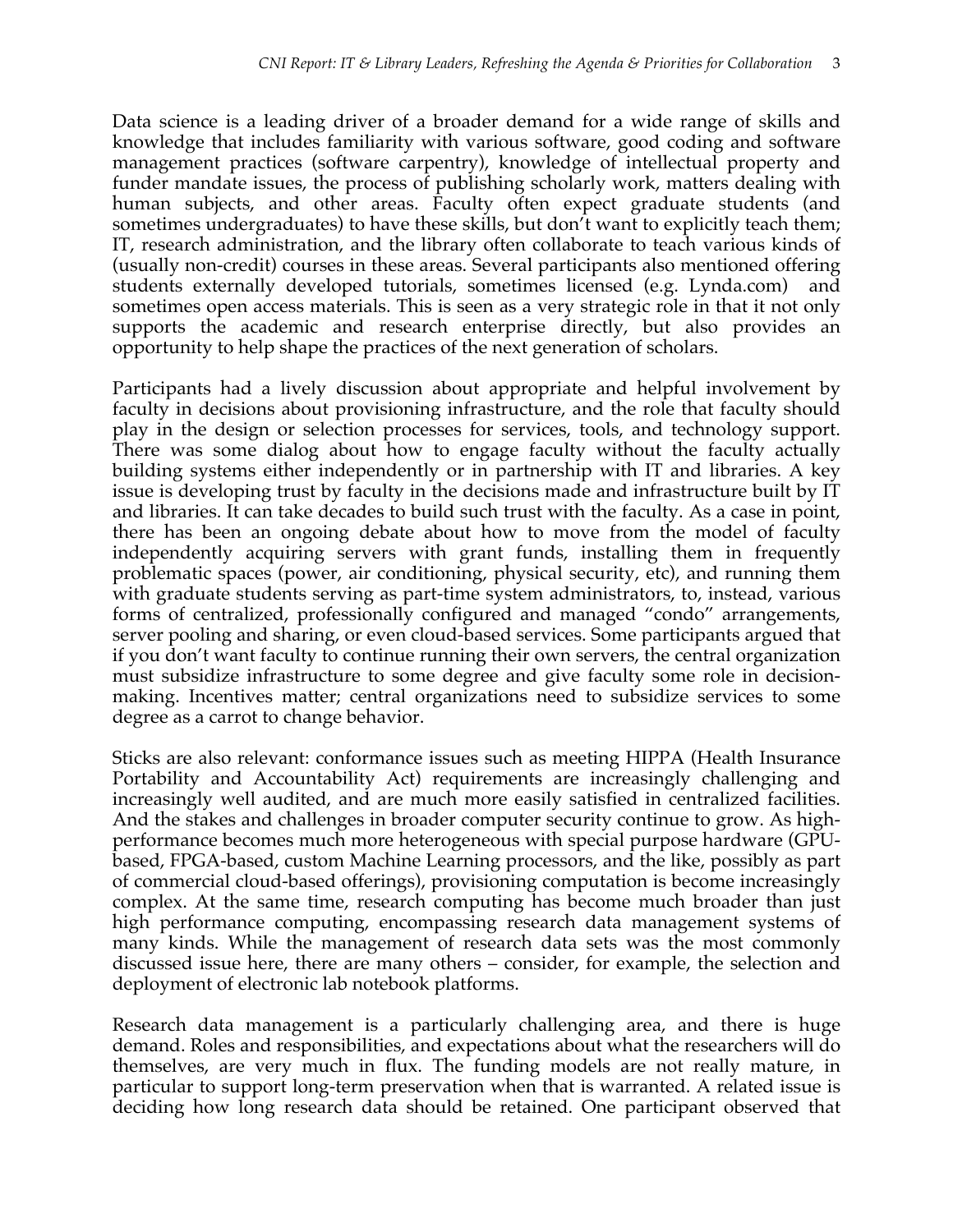simply planning institution-wide storage capacity was becoming a major challenge, which may ultimately need strategic planning and budgeting much like what is practiced for physical space management.

One participant noted that the burden is on libraries and information technology organizations to quickly meet the expectations of faculty, whose perspectives for research delivery is very different from core infrastructure projects. There is tension between the viewpoint of many library and IT administrators, that one-off tools are not sustainable and should not be the focus of service provision for research, and that of some faculty, that they don't want or see the need for replicable services in research; where that view is warranted, it is difficult to get a shift in IT staff's perspectives to react in ways that are responsive to faculty. One arena where these tensions have been manifest for decades is in digital humanities support, with some arguing the need for start-up packages and other subsidies for digital humanists in order to incent them to go toward tools and standards that will fit with existing infrastructure (including producing outputs that can be preserved, when appropriate), while others advocate for the need for resources to provide services and support for unique bespoke projects.

Finally, there was considerable interest, and also some skepticism, about the developments in what is being termed the "national research platform." There are a number of different visions of exactly what this constitutes; there are questions about how many researchers will be able to take advantage of this in the next few years, and how this will be funded. It has significant and potentially expensive implications for networking, both at the campus level and beyond, as well as for storage and computation strategies. But there was a consensus that something important is happening here that needs to be tracked carefully and may ultimately change the understanding of how collaborative inter-institutional research is carried out.

## **Teaching and Learning**

The discussion of areas of collaboration in teaching and learning focused primarily on educational content resources, both open and purchased/licensed materials and their procurement as well as the integration, support, and platform migration of learning management systems (LMS). In addition, many participants mentioned student learning and success analytics as a looming issue.

One of the clearest areas of mutual interest and opportunity was in provision of content resources that support the curriculum. There are many components here: open educational resources (OERs), electronic textbooks, learning management system content, and testing materials. Textbooks have become a significant cost, to the extent that some students are not purchasing them. As they become electronic, they need to be licensed rather than purchased, and the terms of those licenses are an issue; electronic textbooks can also generate a great deal of data about how, and how much, they are being used. Further, there's a sense that we should be moving towards a greater continuity across "textbooks," other learning materials, and material in the learning management system. The way these are identified and acquired is ripe for reexamination, as are the economic models for acquiring them.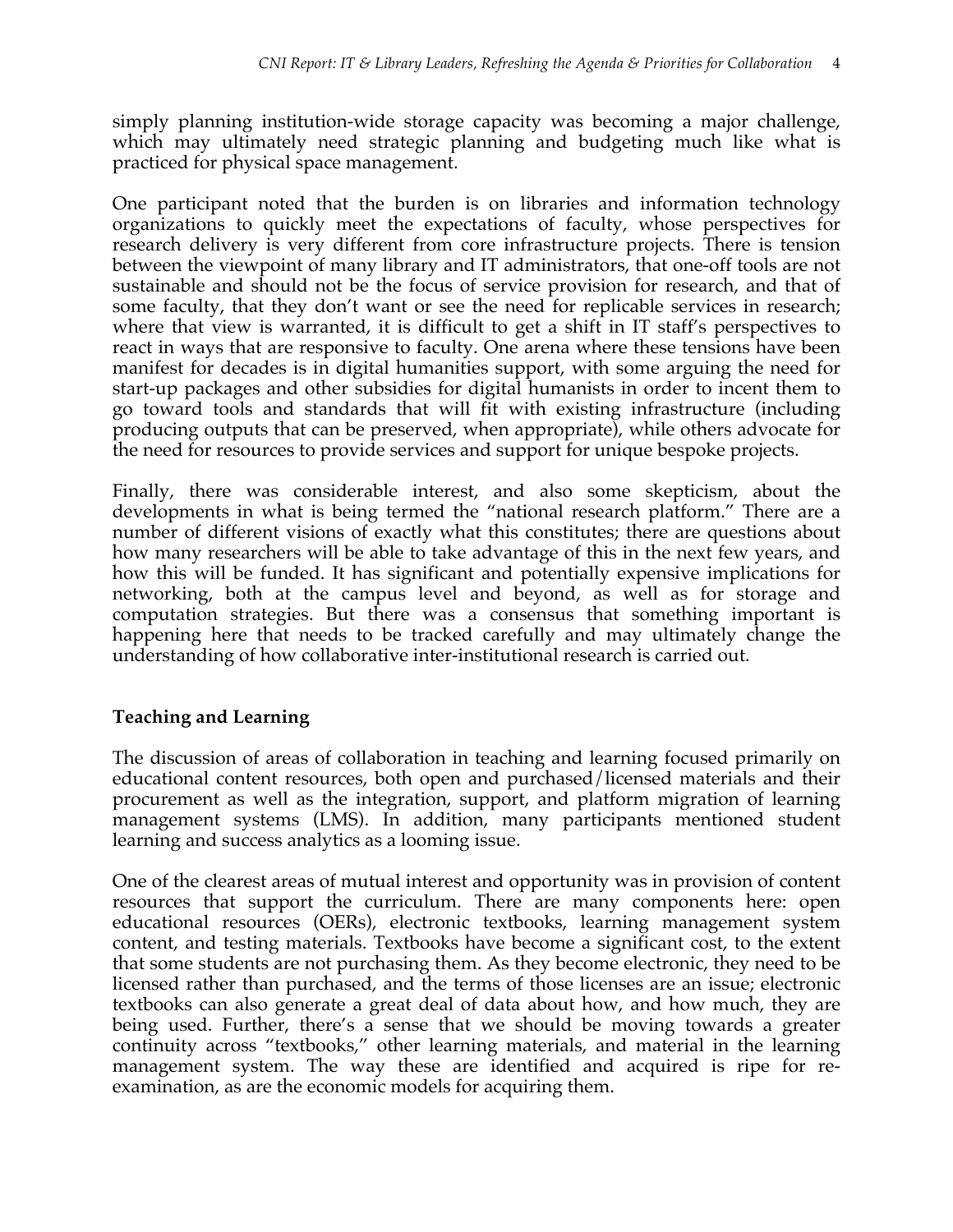Most obviously, this is related to affordability, which is a major political issue and a key institutional strategic concern. It's also strongly related to student success, because the most challenged students may be those who cannot necessarily afford very expensive educational materials; thus progress here can support another major institutional strategic objective.

Additional issues that have received much less attention include student privacy, accessibility of the materials and ways to accommodate those with various disabilties, continuity of access beyond the duration of the course, library roles in acquiring these materials, and data governance of analytics that may be derived from the use of these materials (who gets to see them, what can be done with them, how long are they retained, and to what extent they are anonymized). Libraries and IT collectively have a great deal of experience and knowledge that can help to inform and guide negotations with vendors and faculty decision making. Solutions in this area also require integration with institutional authentication and authorization infrastructure.

However, libraries and IT are faced with major organizational obstacles in trying to take action in this area. These include restrictive contracts with bookstores, how to collaborate with faculty and with the instructional technology organizations at scale, and how to focus institutional-level commitment on these issues. There may be questions about how this connects to the institutional procurement processes. There's also an important communications and outreach component to the work that's needed in these areas.

## **Enterprise-wide Concerns**

A variety of topics were discussed in this portion of the meeting. Following on the earlier discussion about the research enterprise, data governance re-emerged as a key area of joint interest. In particular, the discussion in this segment focused on governance over data analytics; if governance is in place and is grounded in university values, the role of analytics in various areas (student success, learning evaluation, research profiles, etc.) may become more palatable to critics. Currently, data collection, retention, and use is often driven by risk management and compliance concerns coming from general counsel or audit and risk management, as well as various security and safety interests. In the absence of such considerations, data is often liberally collected, retained, and reused on a relatively ad-hoc, opportunistic basis.

Some information technologists believe that librarians are problematic participants in the discussion because their professional values regarding patron privacy are perceived as absolutist, rather than nuanced, and do not consider appropriate balances among privacy, personalization, and the ability to deliver valued services or advance institutional mission (for example, improving the quality of teaching and learning). More generally, there was concern that the interests of various parties involved with data governance all tend to leave out of the conversation the individuals about whom the data in question has been collected.

These data governance conversations may be headed by someone from IT, the library, or institutional research. When the group was polled, we found that some librarians are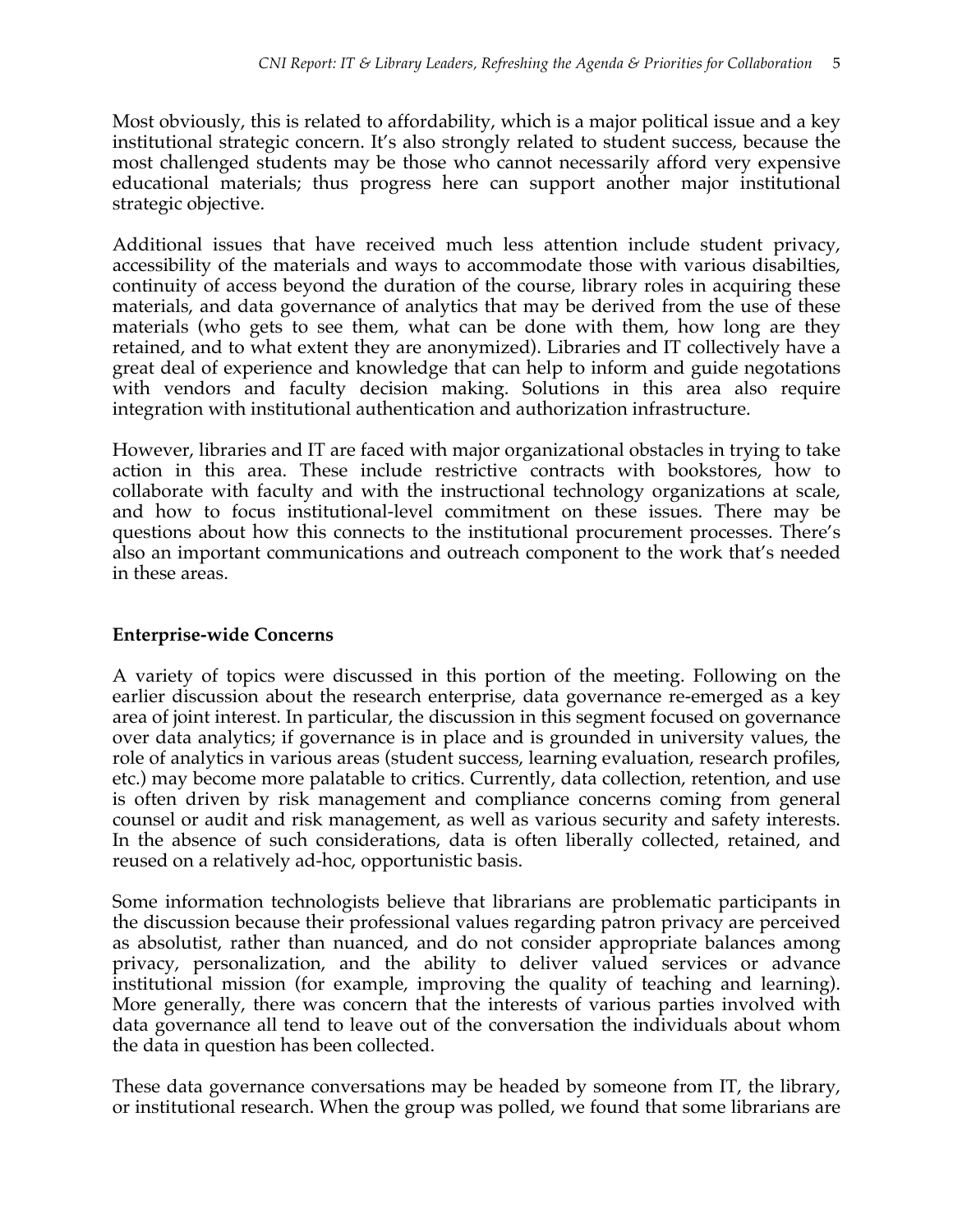involved in data governance on campus but not in other universities. In some cases, there is no campus group working on data governance. At times, conversations around data governance take place as direct conversations between counsel and individual interested parties on a bilateral and transactional basis; this is particularly true in smaller institutions. There was a strong consenus that moving beyond this to an inclusive and transparent governance process was very desirable.

Both library and IT participants noted that while librarians protect circulation data for physical materials, units within the university, including libraries and instructional technology, are giving away considerable amounts of student and faculty information through contracts with vendors. Commercial companies who have access to university data are analyzing it for their own purposes and, in some cases, re-selling it. Most librarians don't know enough about those systems to know what trade-offs they're making, and students don't either. Some suggested that we need policies that focus on what can be done with data and who can access it rather than on what is collected.

Information technology leaders did consider librarians as welcome partners in institutional policy conversations surrounding privacy issues and how those policies address data security. They suggested that having library and IT work together on institutional privacy issues will help take the conversation to the rest of campus. Greater education of the broad campus community is essential and librarians and IT staff could work together in this area. Clearly this also connects to related questions about authentication, authorization, and identity management.

Another issue is accessibility, including tools and best practices, as an institution-wide issue. Both IT and libraries have a stake, and expertise, to bring to this challenge.

A final topic touched on was institution-wide digital asset management; libraries have been investing in this area for 25 years or so, but there are many digital assets in the university that are not included in library systems, often including many important institutional resources, depending upon how records management and institutional archives are organized and where they report. Few campuses (none in the group present at the meeting) have a unified institutional strategy. Some participants addressed the potential for joint asset management of library and museum resources, especially where the library had administrative responsibility for campus museums. One participant suggested that in order to develop joint systems, incentives matter a lot; in one case in particular, where the library has responsibility for museums, they realized that if they didn't put some money behind a system, they would end up with five systems. They are underwriting one third of infrastructure costs. A representative from a different campus noted that at present, the library digital asset management system couldn't scale to house their museum collection.

Other examples of information resources that are currently housed in separate systems included a document management system for personnel and a medical imaging system. Each area has precise use cases and would need to be examined as to whether they could/should be put together.

Rationalizing these systems and attempting to move towards an institutional strategy is clearly a promising potential area for library and IT collaboration, but there was a sense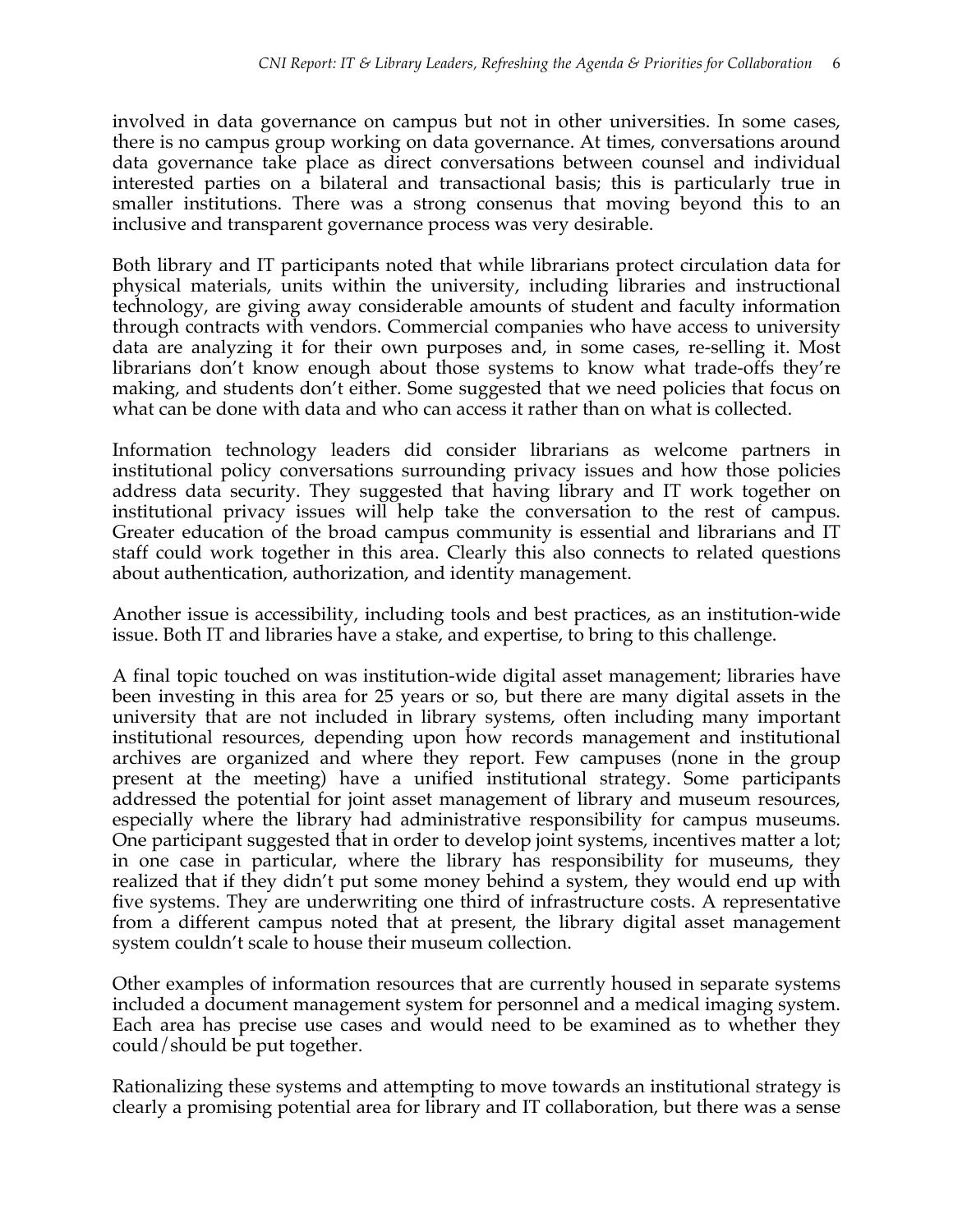that this was an extremely challenging, perhaps overly ambitious goal that didn't promise a near term payoff.

The discussion then shifted to what was identified as a bigger question: providing good systems for research workflow. The lack of good systems is slowing research progress and increasing the compliance burden on researchers. Some noted that libraries are good convenors in processes to try to better understand the needs and requirements of such systems.

## **Conclusion and Next Steps**

At the conclusion of the meeting, Clifford Lynch asked the participants to very briefly describe who "worries" about emerging technologies on their campus; how are important emerging technologies identified, evaluated and prioritized, and ultimately folded into strategic planning? Responses included:

- an innovation group within central IT
- individuals or teams at the school level rather than at the enterprise level
- libraries for user-oriented technologies (e.g. makerspaces, visualization platforms)
- students, in some cases
- everywhere on campus, without coordination (this was the most common response).

Unfortunately, there wasn't time for further discussion of these responses.

CNI anticipates convening additional groups of IT and library leaders to continue these discussions, exploring some of the areas mapped by this first meeting in greater depth.